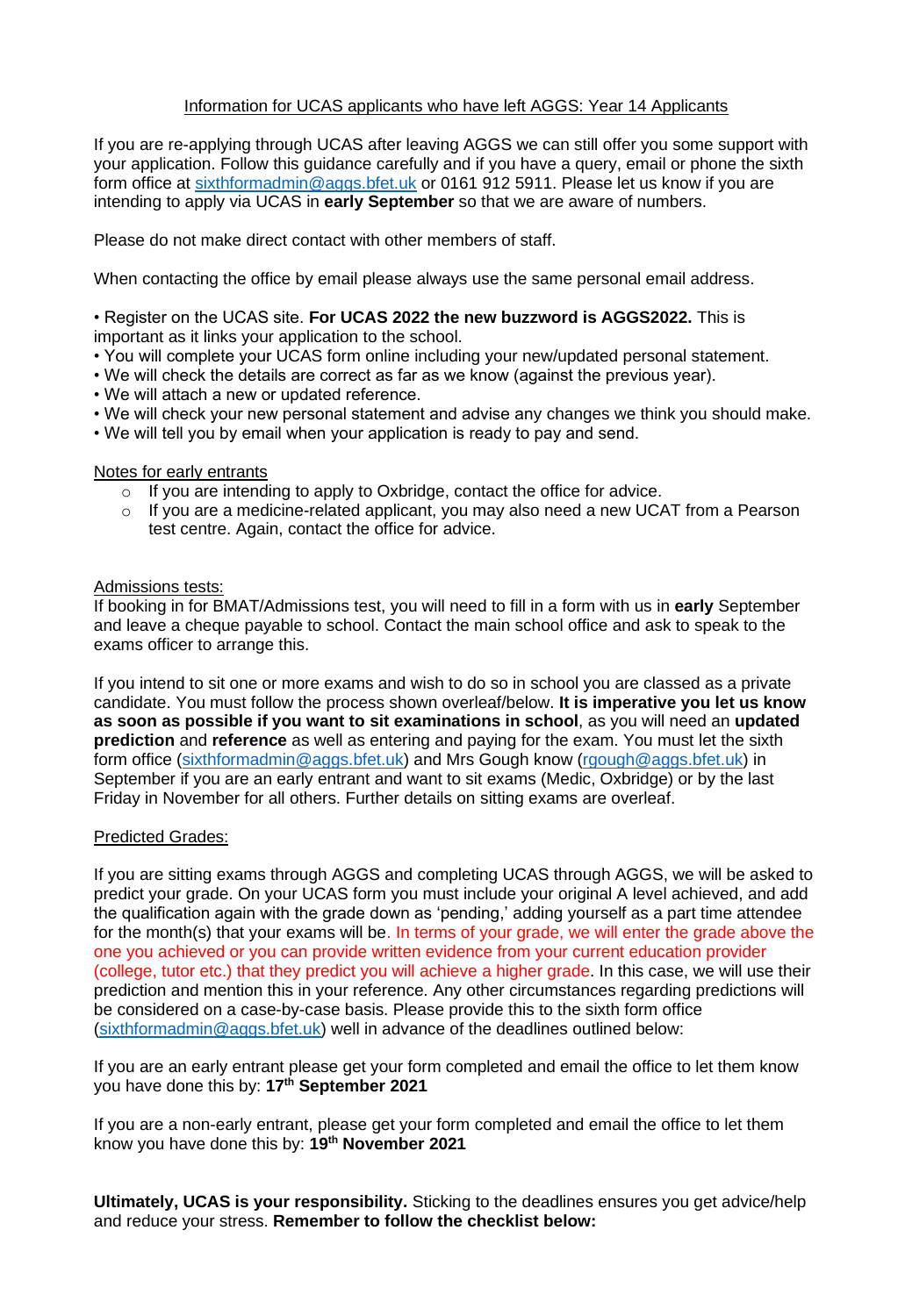#### STUDENT CHECKLIST:

- $\Box$  I have written down my username, password and UCAS ID in a safe place
- $\Box$  My address and telephone number exactly match the one on the school system
- I have verified my email (**do not use your school email**)
- Area of permanent residence and Student support arrangements should match (unless not applying for Student Finance). This is usually Trafford (for Altrincham, Sale, Timperley), unless you know otherwise. If in doubt as you live outside of Trafford ask parent(s) who they pay council tax to.
- $\Box$  Finance and funding select UK, ChI IoM or EU student finance services. Only select private finance if no loan is to be taken out.
- $\Box$  Country of Birth, Nationality and Residential Category checked usually UK/British.
- $\Box$  Nominated Access filled-in a parent/family member
- $\square$  Disability filled in or no disability written
- $\Box$  GCSEs reviewed and checked so that they match your certificates.
- $\Box$  A levels to be taken in the summer to be included and down as pending
- $\Box$  Certificates for non-AGGS exams brought in and copied by the office (this includes any dance/music/language exams and DofE). **Do not put DofE under AGGS unless it was done at school**
- $\Box$  If relevant, FSMQ, EPQ and Combined science exams should be correctly recorded.
- $\Box$  Spoken language endorsement for GCSE English language should be listed under Other
- $\Box$  If relevant, AS entries correctly recorded/A levels completed correctly recorded.
- $\Box$
- Please confirm what you believe are your predicted A level grade are (**DO NOT hand in if these are subject to change**)

|  | Grade: |
|--|--------|
|  | Grade: |
|  | Grade: |
|  | Grade: |

Student signature: \_

**\*** External exams add another institution. If you cannot find yours, input manually. Music exams would be input as Private Tutor Music.